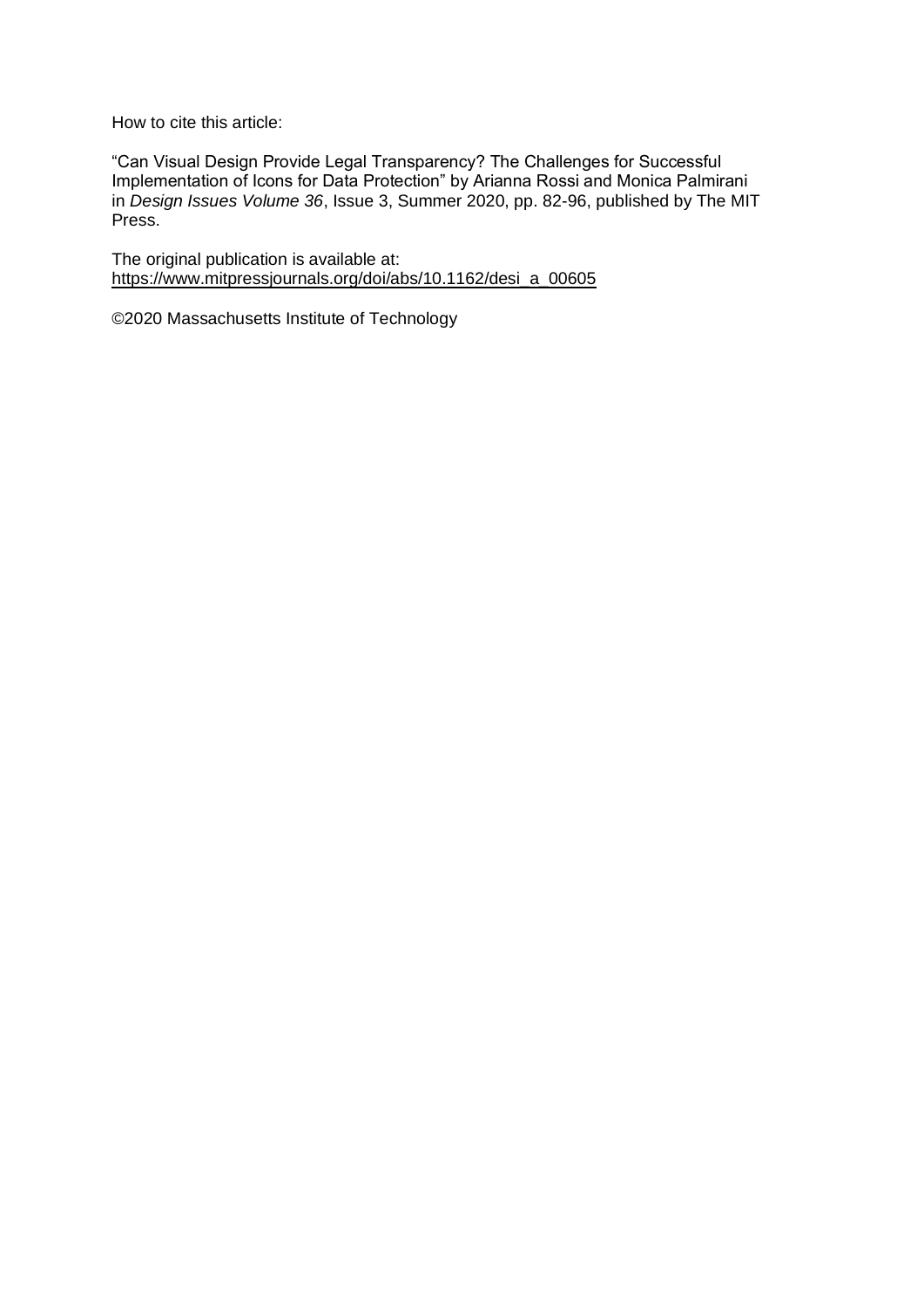#### **82** Design*Issues:* Volume 36, Number 3 Summer 2020 © 2020 Massachusetts Institute of Technology

# 1 European Parliament and Council of European Union, *Regulation (EU) 2016/679 of the European Parliament and of the Council of 27 April 2016 on the Protection of Natural Persons with Regard to the Processing of Personal Data and on the Free Movement of Such Data, and Repealing Directive 95/46/EC* (General Data Protection Regulation), OJ L 119, 4.5.2016, p. 1–88, 2016. https://

- eur-lex.europa.eu/eli/reg/2016/679/oj. 2 See Article 29 Data Protection Working Party, *Guidelines on Transparency Under Regulation 2016/679, 17/EN WP260rev. 01* (2018). https://ec.europa. eu/newsroom/article29/document.cfm? action= display&doc\_id=51025 (accessed November 12, 2019). The Article 29 Working Party was an independent advisory body with the mission of providing expert advice to the Member States and recommendations to the European Commission about the application of data protection laws through the publication of guidelines and opinions, as well as to guarantee uniform application of the law across the EU. Under the GDPR, the work of the WP29 is continued by its replacement body, the European Data Protection Board.
- 3 GDPR Article 12.1.
- 4 For an overview of the problems related to privacy disclosures, see Arianna Rossi et al., "When Design Met Law: Design Patterns for Information Transparency," *Droit de la Consommation = Consumenterecht: DCCR* [Consumers protection law] 122–23 (2019): 92–7; Florian Schaub et al., "A Design Space for Effective Privacy Notices," Symposium on Usable Privacy and Security (SOUPS), Carleton University, Ottawa, Canada, July 22–24,

In 2018, a key year for data privacy and data protection in the European Union, the General Data Protection Regulation (GDPR) became applicable.<sup>1</sup> With it came a series of new duties and rights destined to revolutionize the ecosystem of personal data gathering and processing. The GDPR introduced a number of significant provisions that potentially produce far-reaching effects because its obligations apply to any organization offering services or goods to individuals on European soil. As a general aim, the GDPR is intended to re-establish a balance between those entities collecting and processing personal data (i.e., the data controllers) and individuals to whom that personal data belong (i.e., the data subjects), who often are unaware of the extent of the processing.

To reach this goal, the GDPR put a priority on design. The regulators assigned unprecedented relevance to the design quality of the information describing both the processing practices for personal data and the rights of the concerned data subjects. This information is commonly communicated in privacy notices. Under the GDPR, the nature, accessibility, and comprehensibility of the information describing data privacy practices must demonstrate compliance with the transparency obligations laid down in Article 12.<sup>2</sup> The GDPR requires that any communication addressed to data subjects must be designed in a "concise, transparent, intelligible and easily accessible form, using clear and plain language."3

Such attention to design—including the modality and efficacy of data privacy communication—represents a landmark in EU data protection law. It reflects decades of research documenting the absolute incapacity of traditional privacy policies to inform people's privacy-related decisions. These traditional treatments of data privacy information take the form of lengthy, overly complex, unintelligible, and hard-to-navigate documents.4 The design of privacy communication tends to be so poor that some scholars have even categorized traditional privacy communication as dark

# **Can Visual Design Provide Legal Transparency? The Challenges for Successful Implementation of Icons for Data Protection**

Arianna Rossi, Monica Palmirani

# **Introduction**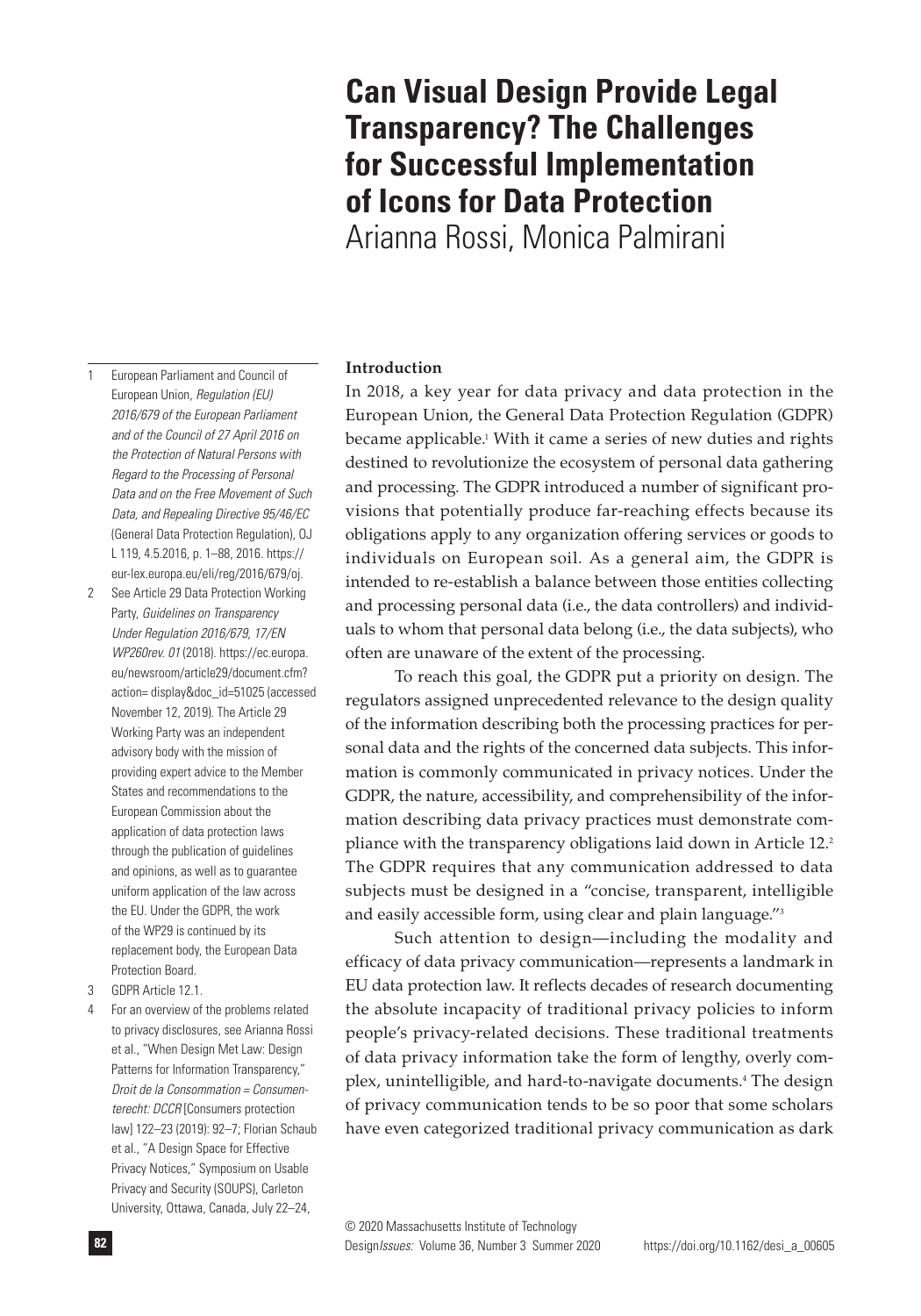2015; George Milne and Mary Culnan, "Strategies for Reducing Online Privacy Risks: Why Consumers Read (or Don't Read) Online Privacy Notices," *Journal of Interactive Marketing* 18, no. 3 (2004): 15–29; and Wainer Lusoli et al., "Pan-European Survey of Practices, Attitudes and Policy Preferences as Regards Personal Identity Data Management" (Publications Office of the European Union, 2012). DOI: 10.2791/81962.

- 5 Dark patterns are "malicious patterns that intentionally weaken or exploit the privacy of users, often by making them disclose personal data or consent against their real interest." See Christoph Bösch et al., "Tales from the Dark Side: Privacy Dark Strategies and Privacy Dark Patterns," *Proceedings on Privacy Enhancing Technologies 2016 ,* no. 4 (2016): 242.
- 6 Andreas Oehler and Stefan Wendt, "Good Consumer Information: The Information Paradigm at Its (Dead) End?" *Journal of Consumer Policy* 40, no. 2 (2017): 188.
- 7 WP29, *Guidelines on Transparency ,* 5.
- 8 *GDPR ,* Article 12.7.
- 9 *GDPR ,* Article 12.7.
- 10 See *GDPR ,* Article 12.8 and Article 92. See also *GDPR ,* Recital 166, which states that "…[D]elegated acts should be adopted in respect of criteria and requirements for […] information to be presented by standardised icons and procedures for providing such icons. It is of particular importance that the Commission carry out appropriate consultations during its preparatory work, including at expert level."
- 11 WP29, *Guidelines on Transparency ,* 26.

patterns—as "obscure strategies" that make it "hard or even impossible for data subjects to learn how their personal data is collected, stored, and processed."5 The GDPR challenges this dysfunction. The previous information paradigm focused on the quantity of information as a signifier of effective disclosure.<sup>6</sup> Meanwhile, the quality of legal information design has been ignored. The Article 29 Working Party (WP29), in its guidelines on transparency maintains that the concept of transparency should be interpreted and applied in a user-centric manner.7 Thus, privacy notices should not just superficially comply with the legal provision on mandated disclosure, but should be effective, informative tools. Hence, the design of legal communication must account for the specificity of the intended audience and the characteristics of human cognition to provide transparent, comprehensible, and navigable disclosures.

Remarkably, the GDPR even acknowledges the potential of visual design to enhance the comprehensibility of privacy terms. Namely, it provides for the possibility of disclosing information to data subjects with text in combination with standardized visual icons to give "in an easily visible, intelligible and clearly legible manner a meaningful overview of the intended processing."<sup>8</sup> Such icons must be machine-readable when presented in electronic format.9 Although the European Commission's role is to give directions on the creation of the icons through delegated acts, the necessity of experts' involvement is emphasized in Recital 166 of the GDPR.10 In addition, the WP29, prior to any EU standardization, encourages an "evidence-based approach" and the necessity for "extensive research in conjunction with industry and the wider public as to the efficacy of icons in this context."<sup>11</sup>

The research and the open problems described in the following sections aim to contribute to the emerging debate on evidence-based design standards for data protection icons in the EU. Section 2 discusses possible explanations for the use of icons in the data protection domain by listing some advantages and disadvantages. Section 3 introduces the methodological choices for the design of DaPIS, the icon set created as a means to fulfill the GDPR's requirements. Section 4 addresses some major challenges that surfaced while designing DaPIS and advances some potential answers for further research. We focus on the object of representation of the icons, their function, the methods for their evaluation, and their interpretation.

This article also contributes to the broader discussions of design's role in effective regulation and public access to rights and laws. Can visual representations of complex technical and legal information effectively help people make sense of it—and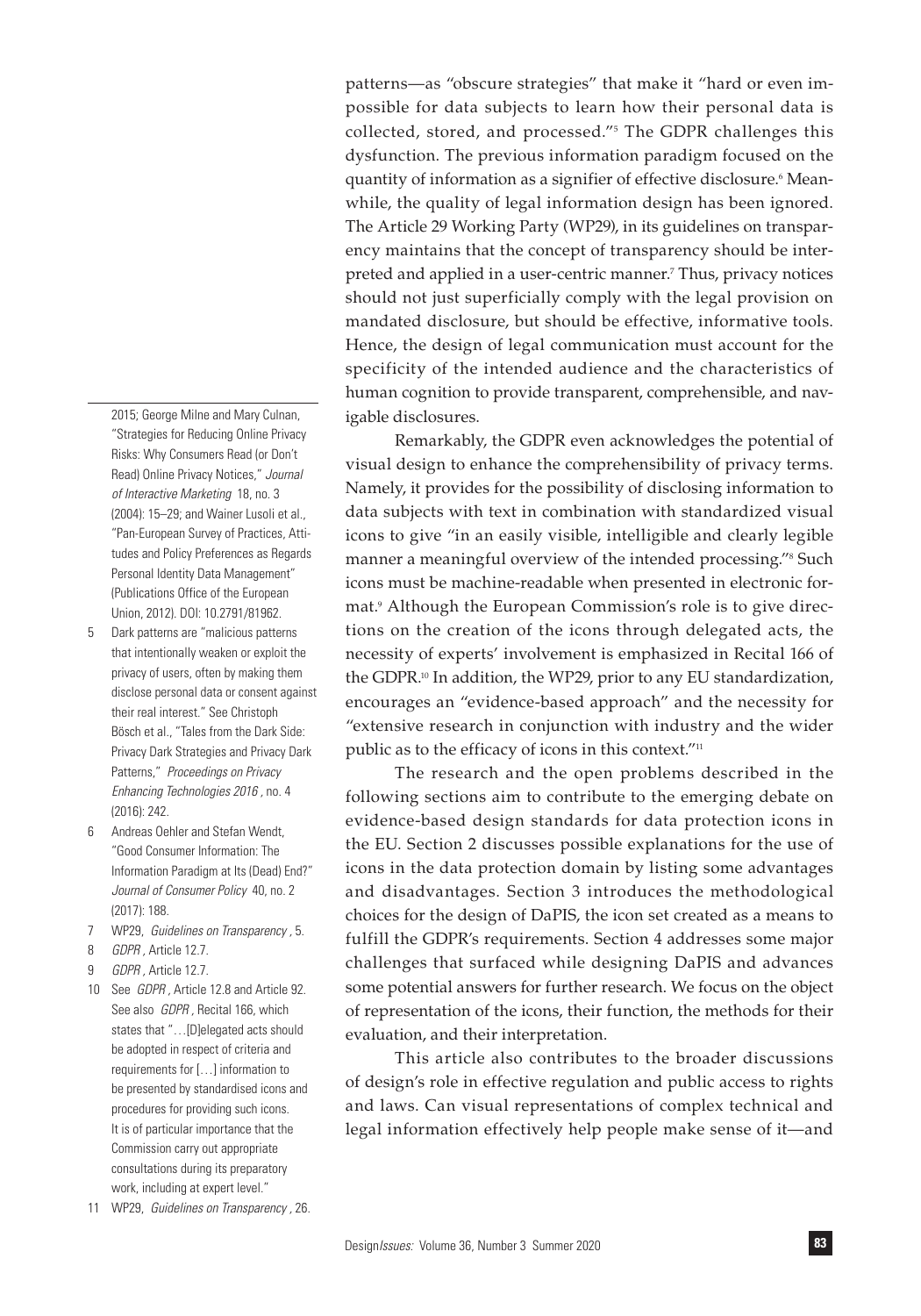- 12 See, e.g., Colette R. Brunschwig, "On Visual Law: Visual Legal Communication and Practices and their Scholarly Exploration," *Zeichen und Zauber des Rechts: Festschrift für Friedrich Lachmayer* [Signs and Magic of Law: Commemorative for Friedrich Lachmayer], ed. Erich Schweihofer et al. (Bern: Editions Weblaw, 2014): 899–933; and Volker Boehme-Nessler, *Pictorial Law: Modern Law and the Power of Pictures*  (Berlin: Springer Science & Business Media, 2010).
- 13 See Thomas Barton et al., "Successful Contracts: Integrating Design and Technology," in *Legal Tech, Smart Contracts and Blockchain,* ed. M. Corrales et al. (Singapore: Springer, 2019): 69–72. "Visualizations seem to have a positive impact on information finding…, understanding… and recalling…." See Stefania Passera and Helena Haapio, "Transforming Contracts from Legal Rules to User-Centered Communication Tools: A Human-Information Interaction Challenge," *Communication Design Quarterly Review* 1, no. 3 (2013): 42.
- 14 Colette Brunschwig, "Multisensory Law and Therapeutic Jurisprudence: How Family Mediators Can Better Communicate with Their Clients," *Phoenix Law Review* 5, no. 5 (Summer 2012): 744.
- 15 On icons for the data protection domain, see Samson Esayas et al., "Is a Picture Worth a Thousand Terms? Visualising Contract Terms and Data Protection Requirements for Cloud Computing Users," in *International Conference on Web Engineering* (Cham, Switzerland): Springer, 2016): 42; and Christopher F. Mondschein, "Some Iconoclastic Thoughts on the Effectiveness of Simplified Notices and Icons for Informing Individuals as Proposed in Article 12 (1) and (7) GDPR," *European Data Protection Law Review* 2 (2016): 518.
- 16 "Visual communication is freer and less controlled than language-based communication. …[I]mages leave more room for internal development and interpretation.…Images are potentially more anarchic than words." Boehme-Nessler, *Pictorial Law,* 89.
- 17 On hermeneutics of visual artifacts, see, e.g., Jay A. Mitchell, "Whiteboard and Black-Letter: Visual Communication

take action to protect their own interests? Can design offer a means for effective participation in civic and consumer life? This article's discussion of the particular visualizations of GDPR communications provides some evidence of existing possibilities and constraints.

## **Why Icons for the Legal Domain?**

Among the several possible visual means that can enhance the transparency of legal communication, the European legislators have overtly mentioned pictograms. But why is that? In this section, we suggest a few complementary explanations for this specific choice.

# *Visual Design for the Legal Domain*

Visual communications of legal matters represent a rather novel, but increasingly growing field of study.12 Two opposing positions have been expressed as to how legal communications might be affected by visual design. One view highlights the attested benefits of visualizations for the communication of legal matters, mostly derived from empirical evidence. For example, visualizations of legal matters can support comprehension in the following ways:

> …clarifying what written language does not manage to explain fully; making the logic and structure of the documents more visible; supporting evidence, analysis, explanation, and reasoning in complex settings; and providing an alternative access structure to the contents, especially to the non-experts working with the document.<sup>13</sup>

The other view states that, because the law is traditionally expressed through linguistic utterances (i.e., law is "verbocentric"14), visual communication poses risks. Indeed, according to this view, graphical means would not be able to transmit the nuances of legal language,<sup>15</sup> and they would be more open to interpretation than written statements.16 Thus, visual communication would augment, rather than minimize, the risks of misunderstandings. In addition, it would constitute a problem in court because no established framework or vocabulary exists for interpreting and interrogating visual legal documents, unlike the well-established legal hermeneutics for verbal provisions.17

The cautious observations of the latter view disregard three essential aspects of the actual use of visual design. First, visual elements generally are not meant to completely replace text in legal documents.18 Rather, illustrations, such as diagrams, timelines, icons, and comics, complement words.<sup>19</sup> Second, the aim is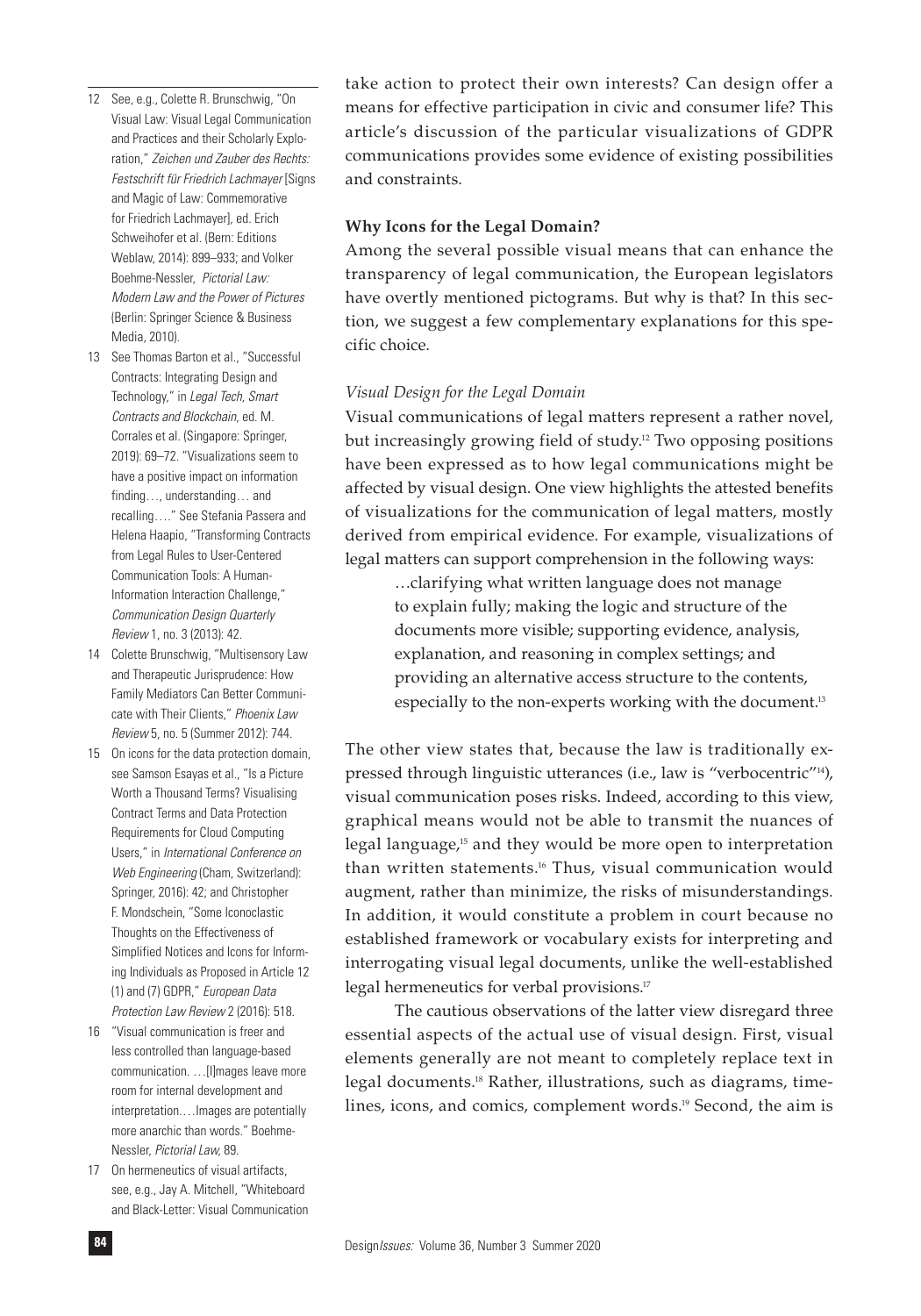in Commercial Contracts," *University of Pennsylvania Journal of Business Law* 20 (2018): 837–43; and Naomi Mezey, "The Image Cannot Speak for Itself: Film, Summary Judgment, and Visual Literacy," *Valparaiso University Law Review* 48 (2013): 3.

- 18 That icons, or visual elements in general, should substitute for words completely is a common misconception in the legal sphere. See, e.g., Esayas et al., "Is a Picture," 45; and Gerlinde Berger-Walliser et al., "From Visualization to Legal Design: A Collaborative and Creative Process," *American Business Law Journal* 54, no. 2 (2017): 349.
- 19 Helena Haapio and Stefania Passera, "Contracts as Interfaces: Exploring Visual Representation Patterns in Contract Design," in *Legal Informatics,*  ed. Daniel Katz et al. (Cambridge: Cambridge University Press, 2016).
- 20 Haapio and Passera, *Contracts as Interfaces,* 14 online.
- 21 Connie Malamed, *Visual Language for Designers: Principles for Creating Graphics That People Understand*  (Beverly, MA, MD: Rockport Publishers, 2009): 119.
- 22 Sarah Isherwood et al., "Icon Identification in Context: The Changing Role of Icon Characteristics with User Experience," *Human Factors* 49, no. 3 (2007): 465. For a critical examination of the supposed universality of icons, see, e.g., Robert Dewar, "Design and Evaluation of Public Information Symbols," in *Visual Information for Everyday Use: Design and Research Perspectives,* ed. Harms Zwaga et al. (London: Taylor & Francis, 1999), 285–303.
- 23 Isherwood et al., "Icon Identification in Context," 467.
- 24 Margaret Hagan, "Rethinking Data Privacy Communication Design: Three Big Questions from Bologna," Legal Design and Innovation (website) (2018), https://medium.com/legal-designand-innovation/rethinking-data-privacycommunication-design-3-big-questionsfrom-bologna-13275a987047 (accessed November 11, 2019).
- 25 https://creativecommons.org/shareyour-work/licensing-considerations/ (accessed February 10, 2020).
- 26 For traffic signs, warning signs, and labeling schemes for energy

not to have visual elements represent legal meanings as precisely as verbal expressions can do. Instead, they can clarify, give salience to, and improve memorability and navigability of information—for instance, by making visible abstract relations between concepts (e.g., sequences or conditions) that are typical of legal documents.20 In the legal domain, then, clarifying that different kinds of visual elements convey different types of information and adopt different functions is important; some of these functions are not inherently pictorial. For example, timelines illustrate temporal sequences and comic strips can properly represent narratives, while companion icons can support strategic reading in long documents.

Users' interpretation of legal documents does not correspond to the hermeneutical activity of legal professionals. Whereas the latter is a specific methodology for the interpretation of legal provisions, the former is a regular communicative process finalized to the understanding of a (linguistic or non-linguistic) message. Although we recognize the need for extensive research on the first aspect, we focus in this article on the latter.

## *Icons for the Legal Domain*

As simplified visual illustrations, icons cannot enhance comprehensibility of data practices as other visual elements that involve complex content (e.g., videos or comics) could do. However, they can be recognized, processed, and memorized with ease and thus can serve as cognitive support for the classification of content better than text can, as graphic user interfaces successfully demonstrate.<sup>21</sup> In addition, we note a widespread belief that icons can overcome linguistic and cultural barriers, which also is commonly held in the juridical domain.<sup>22</sup> Whereas this belief holds true for standardized conventions (e.g., the traffic signs and the graphical symbols used in public spaces) and for icons representing concrete objects, the meaning of symbols that are not semantically transparent must be learned rather than deduced.<sup>23</sup>

However, given the verbo-centricity of the law, icons are less disruptive non-linguistic elements than comics and other possible visual mechanisms that would completely transform legal notices.24 Moreover, well-accepted examples of pictograms used as universal shorthand for critical legal-technical information do exist. These examples include the pictograms of Creative Commons licenses for intellectual property.25 Other widely used and even internationally standardized symbols include traffic signs, warning signs, and labeling schemes for energy consumption.<sup>26</sup> Other popular pictograms symbolize notions related to cybersecurity (e.g., the padlock for secure communications and connections)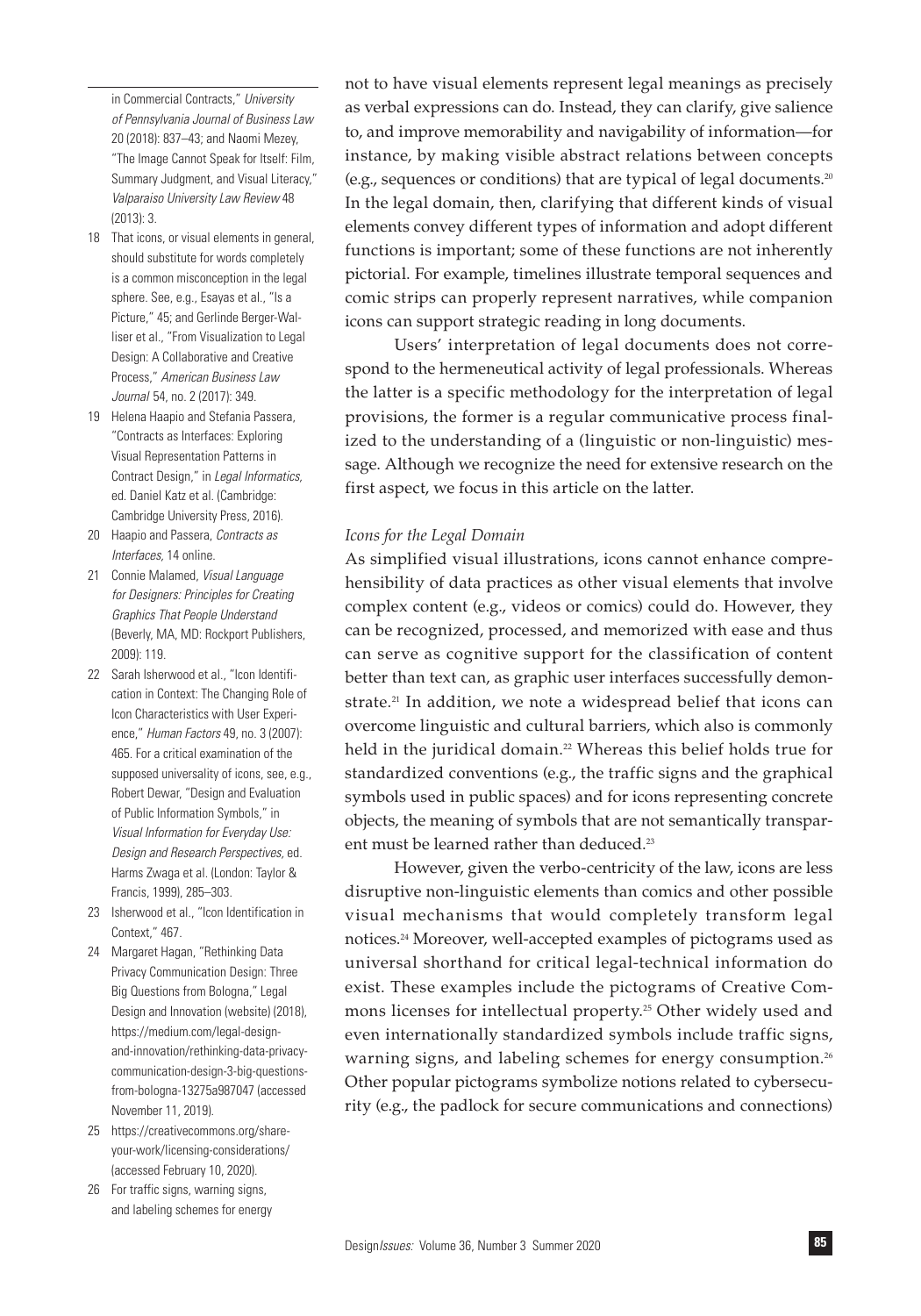consumption, respectively, see United Nations Economic Commission for Europe (UNECE), https://www.unece.org/fileadmin/DAM/trans/conventn/Conv\_road\_ signs\_2006v\_EN.pdf (accessed February 10, 2020); UNECE, "Globally Harmonized System of Classification and Labelling of Chemicals," GHS Rev. May 8, 2019, https://www.unece.org/index. php?id= 51896&L=0 (accessed February 10, 2020); and European Commission (website), About the Energy Label and Ecodesign, https://ec.europa.eu/ info/ energy-climate-change-environment/ standards-tools-and-labelsproducts-labelling-rules-and-requirements/ energy-label-and- ecodesign/about\_en (accessed February 10, 2020).

- 27 For a discussion on the standardization of data protection icons, see Arianna Rossi and Gabriele Lenzini, "Making the Case for Evidence-Based Standardization of Data Privacy and Data Protection Visual Indicators," *JOAL,* Special Issue on "Visual Law," Rossana Ducato, guest ed., Vol. 8, no. 1 (2020), ISSN: 2372-7152. Open access at: https://ojs.law.cornell. edu/index.php/joal/article/view/103.
- 28 See, e.g., Mary Rundle, "International Personal Data Protection and Digital Identity Management Tools," Berkman Center Research Publication No. 2006– 06), https://papers.ssrn.com/sol3/papers. cfm?abstract\_id=911607; Matthias Mehldau, Iconset, "Data-Privacy Declarations v0.1," https://netzpolitik.org/wpupload/data-privacy-icons-v01.pdf (accessed February 10, 2020; Joshua Gomez et al., KnowPrivacy (website), "Privacy Coding Methodology" (2009), http://knowprivacy.org/policies\_methodology.html; Renato Iannella and Adam Finden, "Privacy Awareness: Icons and Expression for Social Networks," 8th International Workshop for Technical, Economic and Legal Aspects of Business Models for Virtual Goods, incorporating the 6th International Open Digital Rights Language Workshop, September 31– October 1, 2009, Namur, Belgium, eds. Alapan Arnab and Jean-Noël Colin (Namur: Presses universitaires de Namur, 2010), 1–15; Privacy Icons (web page) https://wiki.mozilla.org/Privacy\_Icons (updated June 28, 2011; "Final HCI Research Report," ed. Cornelia Graf et al., Primelife Deliverable D4.1.5 (2011),

and to data access permissions (e.g., the geolocation symbol). In all these cases, the rationale supports the creation of a common pictographic system that can become universally recognizable when used consistently.<sup>27</sup>

A few initiatives for the creation of an icon language to summarize data practices exist, although they have neither gained acceptance nor reached extensive adoption.<sup>28</sup> Two European-led efforts are of note. The first was conducted as part of the European PrimeLife project,<sup>29</sup> which is the most structured attempt to create and assess icons for the data protection domain in the EU. The second presented six icons and their description in table format and was included in the 2013 Draft report on the GDPR proposal.<sup>30</sup> The display of such icons would have constituted a legal obligation for data controllers if the amendments had been approved. Although the icons were ultimately discarded, traces of this proposal can be found in the GDPR's call for icons.

# **Methodology for the Design of DaPIS**

Following the GDPR's revamped interest for pictograms as transparency-enhancing means and taking stock of the lessons derived from the few previous attempts to design privacy icons, our research group drafted the DaPIS (Data Protection Icon Set), an icon set representing core concepts of EU data protection law.31

### *An Ontological Foundation*

In the creation of DaPIS, we followed participatory design methods and structured it toward the goal of integration with semantic technologies. DaPIS was modeled on a specific, formal conceptualization of EU data protection law; $32$  and it represents key notions grouped in categories, such as the rights of the data subjects and the purposes of data processing. The meaningful combination of these legally significant categories can support a uniform visual design scheme.

Our team deliberately created the icon set to be modular, systematic, and semantic, so that it was not just a visual design intervention, but an intelligent one. The visual signs representing fundamental concepts (e.g., right, withdraw, consent) can be combined to express complex legal meanings (e.g., the right to withdraw consent) in the same pictogram. We primarily used the root/ referent icon design approach, where the root is a constant symbol representing the category, while the referent specifies the subcategory.33 We thereby ensured visual uniformity among the icons belonging to the same class, to ease their recognition. For instance, an upward-facing hand distinguishes the icons depicting the rights of the data subjects from the other conceptual classes (see Figure 1).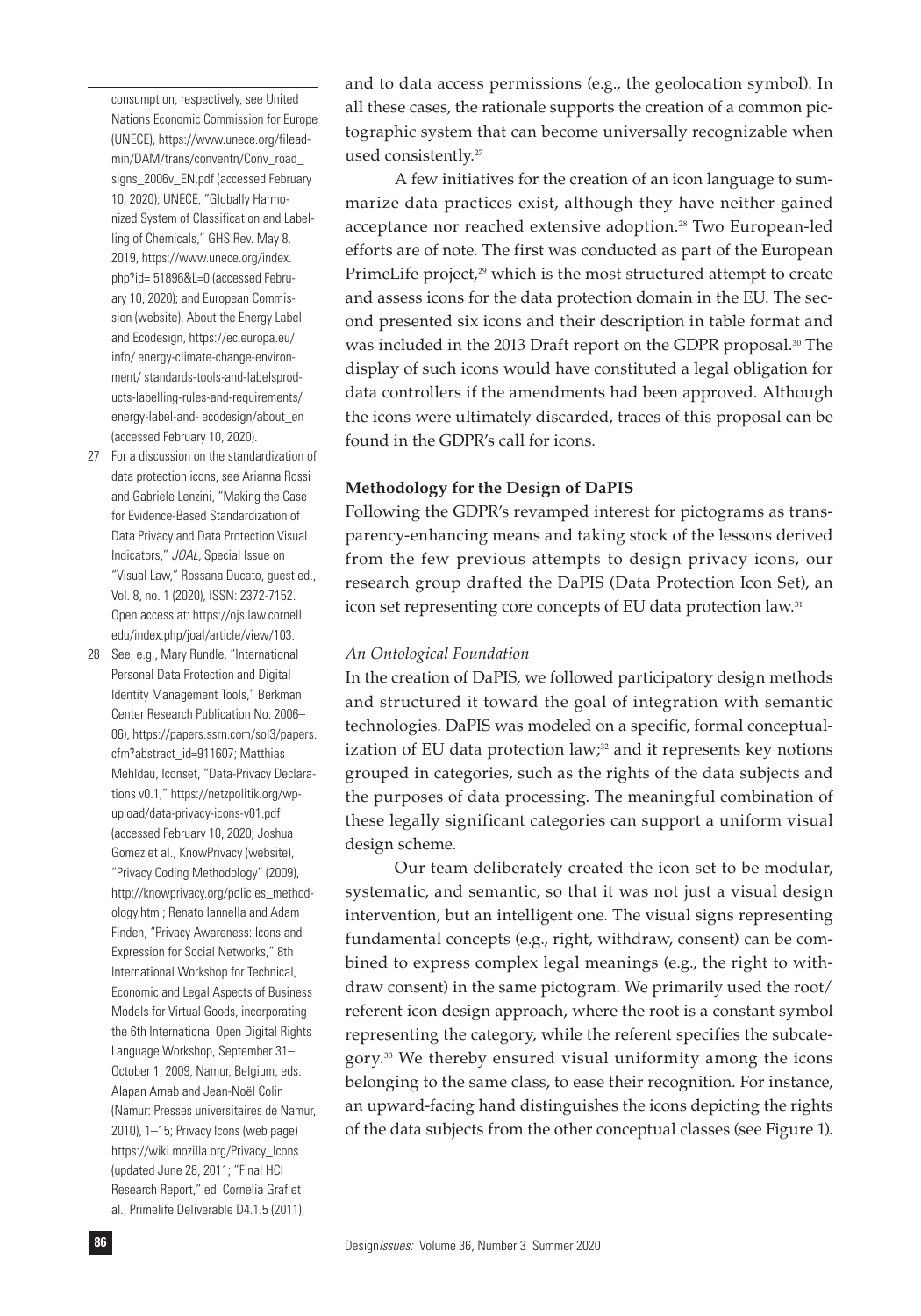#### Figure 1

DaPIS pictograms representing the various rights of the data subject and showing the modularity of the icon set: a) rights of the data subject; b) right to be informed; c) right to rectification; d) right to erasure; e) right of access; f) right to data portability; g) right to object to processing; h) right to restriction to processing; i) right to withdraw consent; j) right to lodge a complaint to the supervisory authority. Figure created by the authors. The icons have been released under a Creative Commons Attributions-ShareAlike 4.0 International License.

http://primelife.ercim.eu/images/stories/ deliverables/d4.1.5-final\_hci\_research report-public.pdf; European Parliament, "Compromise amendments on Articles 1–29." COMP Article 1. 07.10.2013 (2013): 30–32, https://www.europarl. europa.eu/meetdocs/2009\_2014/documents/libe/dv/comp\_am\_art\_01-29/ comp\_am\_art\_01-29en.pdf (accessed February 12, 2020); TrustArc (blog), "TRUSTe and Disconnect Introduce Visual Icons to Help Consumers Understand Privacy Policies" (2014), https://www. trustarc.com/blog/2014/06/23/truste-disconnect-introduce-visual-icons-to-helpconsumers-understand-privacy-policies/ (accessed November 11, 2019). (The icons are no longer available.); Privacy-Tech (website), "Privacy Icons" (2017) https://www.privacytech.fr/privacyicons/ (accessed February 12, 2020); and Louisa Specht-Riemenschneider and Linda Bienemann, "Informationsvermittlung durch standardisierte Bildsymbole ein Weg aus dem Privacy Paradox?" [Communication of information through standardized symbols—a way out of the privacy paradox?] in *Datenrecht in der Digitalisierung* [Data Law in Digitalisation], ed. Louisa Specht-Riemenschneider et al. (Berlin: Erich Schmidt Verlag, 2019).

- 29 See, e.g., Graf, *Final HCI Research Report.*
- 30 See, e.g., European Parliament, *Compromise amendments.*
- 31 For further details about the design of DaPIS, see Arianna Rossi and Monica Palmirani, "What's in an Icon? Promises and Pitfalls of Data Protection Iconography," in *Data Protection and Privacy: Data Protection and Democracy,* ed. Dara Hallinan et al. (Oxford: Hart Publishing:



The ontological foundation was also instrumental for the creation of a machine-readable icon set (as enshrined by GDPR Article 12.8)—that is, an icon language whose elements have computerinterpretable meanings that are explicitly and formally defined in the ontology. This capability allows for semi-automatic retrieval and display of the visualizations encoded in the ontology after the semantic expressions of the privacy policy in natural language (e.g., "you," "user") have been associated with their corresponding ontological class (e.g., "data subject") through an Extensible Markup Language (XML) mark-up.34 The mark-up elements also allow for a structured, semantically enriched document layout that improves its information architecture: It allows for visualizing structural elements that convey information hierarchy and thereby facilitate the reading (or, more accurately, skimming) activity. Our vision was that semantically enriched privacy policies can be leveraged to generate a user-friendly visual layer composed of structured layout and icons that can ease the navigation of these documents and increase comparability across them, both for human beings and intelligent systems.

## *Semiotic Considerations*

To create DaPIS, a communicative and semiotic consideration of design was adopted because "one of the principal functions of design is to communicate."35 Design in this perspective is a dialogue between designer and intended user. Hence, it is not a monodirectional but a bidirectional process. Given "the existence of expressive intent and interpretative response," design is a form of mediated, asynchronous communication.<sup>36</sup> Like written communication, the interpretation of the message embedded in the artifact (e.g., icon, button, visualization) is carried out in a different time and place than its production. The designer tries to encode a specific meaning in an artifact (like an icon) so that final users can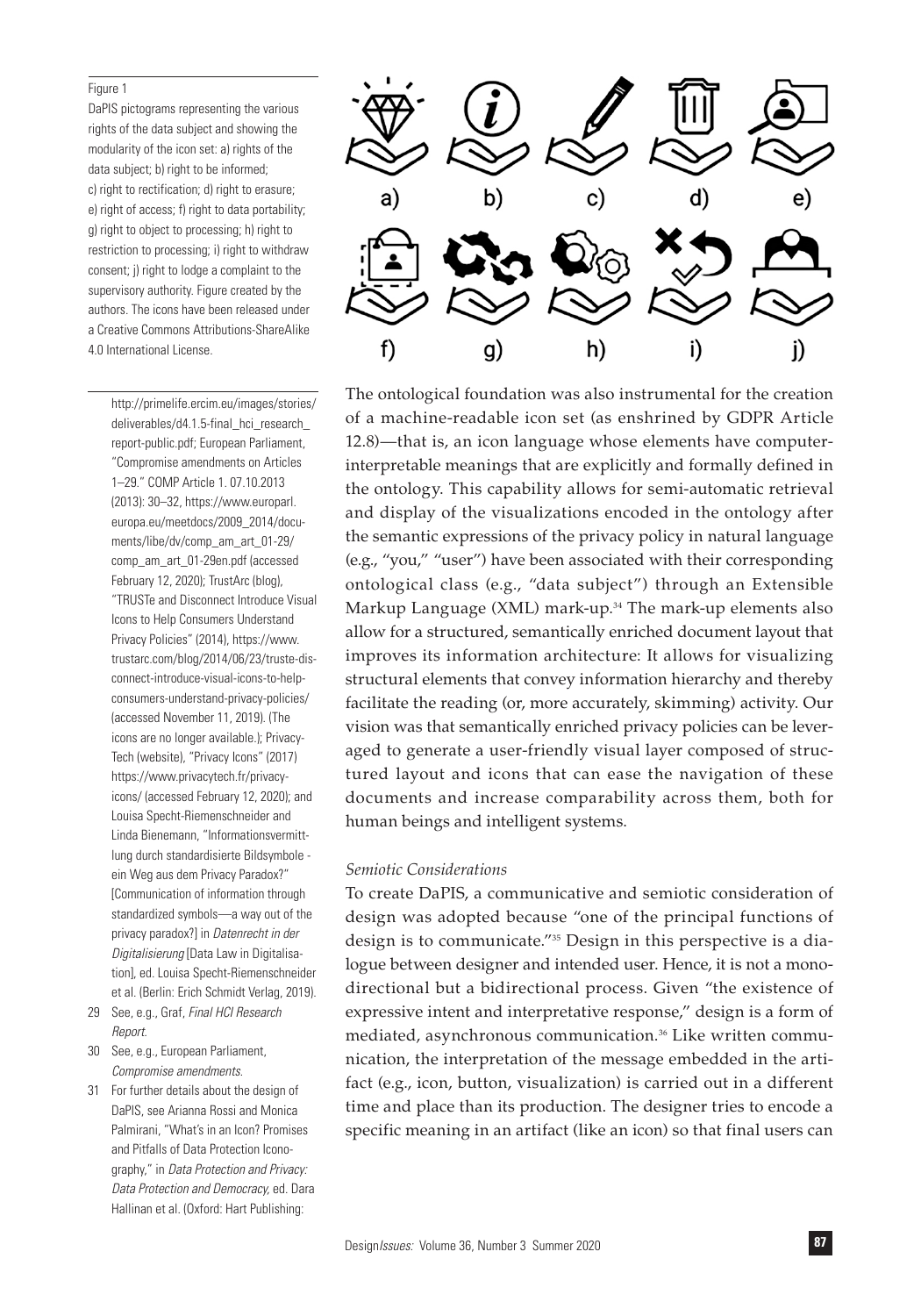2020); Arianna Rossi and Monica Palmirani, "DaPIS: An Ontology-Based Data Protection Icon Set," in *Knowledge of the Law in the Big Data Age: Frontiers in Artificial Intelligence and Applications,* eds. Ginevra Peruginelli and Sebastiano Faro, Volume 317 (Amsterdam: IOS Press, 2019), 181–95, DOI: 10.3233/ FAIA190020; Arianna Rossi, "Legal Design for the General Data Protection Regulation: A Methodology for the Visualization and Communication of Legal Concepts" (PhD thesis, Alma Mater Studiorum Università di Bologna; PhD in Law, Science and Technology 2019): Chapter 6.

- 32 For a thorough description of the data protection ontology PrOnto and its goals, see Monica Palmirani et al., "PrOnto: Privacy Ontology for Legal Reasoning," in *International Conference on Electronic Government and the Information Systems Perspective,* eds. Andreas Kő and Enrico Francesconi, Lecture Notes in Computer Science, vol. 11032 (Cham, Germany: Springer, 2018): 139–52. DOI: 10.1007/ 978-3-319-98349-3\_11.
- 33 Lisa Fontaine et al., "Signs That Work, Phase 2: Symbol Design Research Report," (2010): 8; http://www.healthdesignnetwork.net/s/2-UHCS-Research-Report.pdf (accessed February 12, 2020).
- 34 Akoma Ntoso (http://www.akomantoso. org) is a legal open XML standard for legislative, judiciary, and legal documents. See Monica Palmirani and Fabio Vitali, "Akoma-Ntoso for Legal Documents," in *Legislative XML for the Semantic Web,* ed. Giovanni Sartor et al. (Dordrecht: Springer, 2011): 75–100.
- 35 Woodrow Hartzog, *Privacy's Blueprint: The Battle to Control the Design of New Technologies* (Cambridge, MA: Harvard University Press, 2018): 27. For a general review of communicative and semiotic considerations of design, see Clarisse Sieckenius de Souza, *The Semiotic Engineering of Human-Computer Interaction* (Cambridge, MA: MIT Press, 2005).
- 36 Nathan Crilly et al., "Design as Communication: Exploring the Validity and Utility of Relating Intention to Interpretation," *Design Studies* 29, no. 5 (2008): 425–27.
- 37 Crilly et al., "Design as Communication," 442.
- 38 Mondschein, "Iconoclastic Thoughts," 515.

correctly decode the intended meaning (e.g., the icon's function) through their interaction with the artifact. However, users do not have direct access to the original intentions of the designer, who must therefore be able to anticipate any problematic interpretation that would lead to misunderstandings, frustration, or errors. Ultimately, the interpretation, rather than the intention, is what determines success of use of a certain design. $\sqrt[3]{}$ 

This asynchronous interpretation matters greatly for legal design. In the design of information, graphics, interfaces, and systems, the problem of mediated communication acquires even deeper significance if the actions taken by a user based on her understanding of the artifact have legal consequences. Incorrect interpretation of interface elements, including icons, toggle bars, and buttons, might cause users to unintentionally give consent to privacy-invasive practices. Indeed, some legal scholars have voiced fears of misjudgments: Mondschein has maintained that boiling down complex legal disclosures to a set of icons would affect their quality and explanatory nature, more than correcting for information overload.38 Misrepresentations also constitute a risk, when the visual translation of complicated processes is limited by predefined and potentially inappropriate categories or elements. The few existing user studies carried out on the interpretation of privacy icons have demonstrated that sign reception can be misguided.39

Therefore, as a crucial cautionary element, our team has prioritized an "evidence-based approach," with the aim of providing a rigorous assessment of the efficacy of icons as legal transparency mechanisms.40 Because images, and especially pictograms, are polysemic, establishing whether they convey the intended message to the audience is necessary. Icon interpretation is a non-linear task and depends both on context and on the extent to which the repertoire of signs of designers and users correspond.41 To align designers' intentions and users' interpretation, we have relied on participatory design methods in the phases of conception and creation of the icons.

## *Participatory Design Methods*

EU regulators have not provided any indication about the modality of implementation of the GDPR's icons; meanwhile, the European Commission has deliberately let solutions arise in a bottom-up manner, from civil society and industry, before adopting a binding act that imposes EU standardization.<sup>42</sup> However, this approach has caused a lack of uniformity among the existing approaches, which results in weak incentives for the adoption of and investment in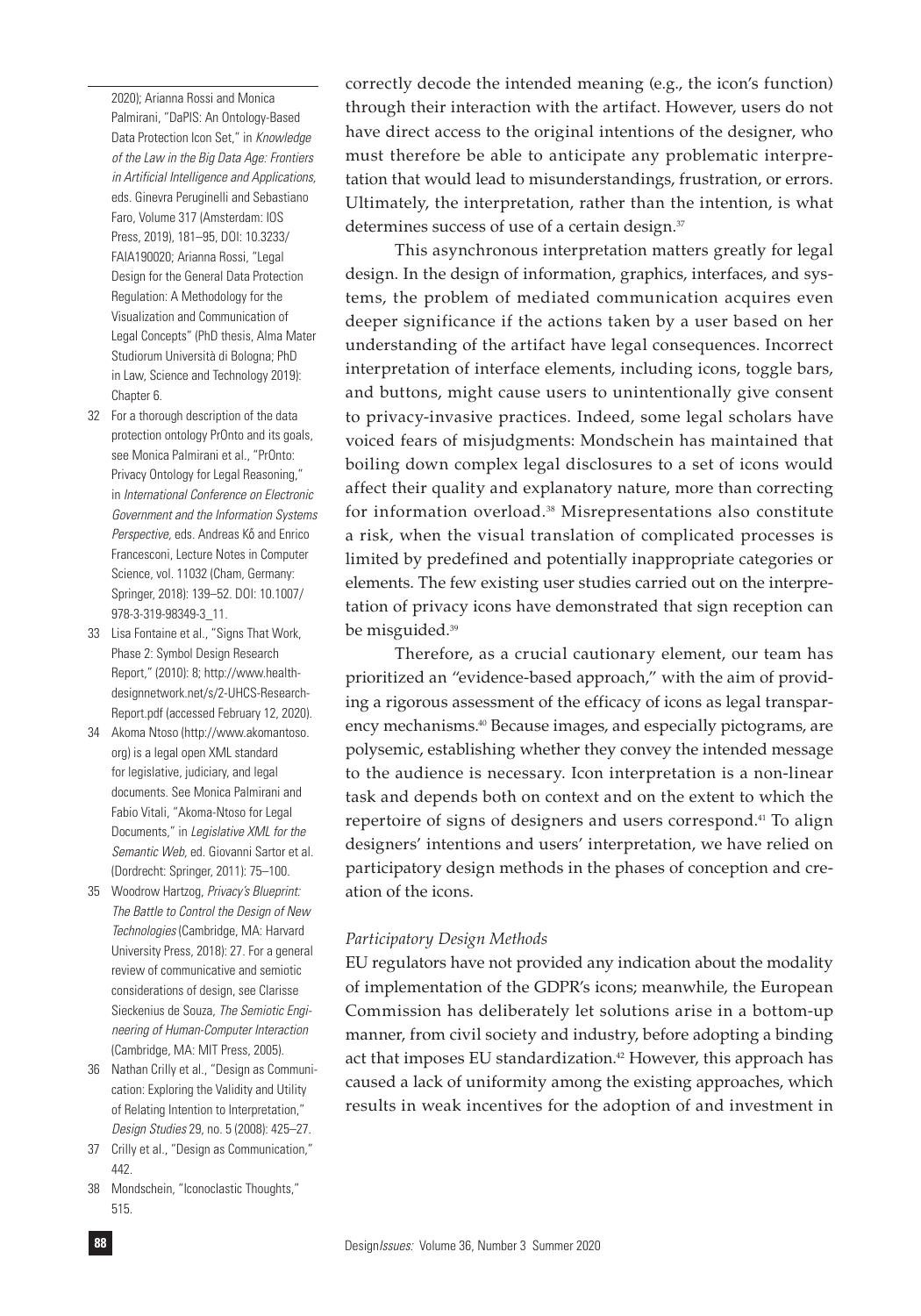- 39 See, e.g., Leif-Erik Holtz et al., "Towards Displaying Privacy Information with Icons," in *IFIP PrimeLife International Summer School on Privacy and Identity Management for Life,* ed. Simone Fischer-Hübner et el. (Berlin, Heidelberg): Springer, 2010): 338–48; John Sören Pettersson, "A Brief Evaluation of Icons in the First Reading of the European Parliament on COM (2012) 0011," in *IFIP International Summer School on Privacy and Identity Management* (Springer, 2014): 125–35; and Iannella et al., "Privacy Awareness," 1–15.
- 40 WP29, *Guidelines on Transparency,* 26.
- 41 Ryan Abdullah and Roger Hübner, *Pictograms, Icons & Signs: A Guide to Information Graphics* (New York: WW Norton, 2006), 14.
- 42 Directorate General Justice and Consumers, European Commission, private communication reported in Serge Tagne, *Transparence dans le RGPD. Les icônes tiendront-elles la promesse?* [Transparency in the GDPR. Will the icons keep the promise?], thesis, ISEP (2018): annex 1.
- 43 Joel Reidenberg et al., "Trustworthy Privacy Indicators: Grades, Labels, Certifications, and Dashboards," *Washington University Law Review* 96 (2019): 1409.
- 44 See, e.g., Maja van der Velden and Christina Moertberg, "Participatory Design and Design for Values," in Maja van den Hoven et al., *Handbook of Ethics, Values and Technological Design* (Dordrecht: Springer, 2015): 41–66. See also Arianna Rossi and Helena Haapio, "Proactive Legal Design: Embedding Values in the Design of Legal Artefacts," in *Internet of Things: Proceedings of the 22nd International Legal Informatics Symposium IRIS 2019,* ed. Eric Schweighofer et al. (Vienna: Editions Weblaw, 2019): 537–44.
- 45 The first workshop was held in July 2017 at the Legal Design Lab of Stanford Law School, Stanford, CA. Subsequent workshops were organized over the course of 2018 at the CIRSFID (Interdepartmental Centre for Research in the History, Philosophy, and Sociology of Law and in Computer Science and Law) of the University of Bologna (Italy) in collaboration with the Academy of Fine Arts of Bologna and the Associazione Italiana Informatica Giuridica.
- 46 For instance, for computer scientists the prototypical representation of data is a

privacy indicators, and in a proliferation of differing icon sets.This inconsistent visual design hinders users' abilities to easily recognize icons and rely on them for guidance on the law and their rights.43

We designed DaPIS using participatory design methods with two purposes in mind: to allow for the expression of multifaceted values and priorities of the different stakeholders who might be affected by the icon set and to avoid overlooking any fundamental aspect of legal icon design.44 We held a series of workshops involving various stakeholders (i.e., a heterogeneous group of graphic designers, lawyers and legal scholars, computer scientists, communications professionals, interested laypeople, and representatives of the business world), with the intention of combining their different visions.45 The preparatory, conceptual work for the design of the graphical symbols involved mind-mapping techniques to gather a wide choice of motifs for each preselected legal notion.

For instance, graphic professionals proposed the root/referent icon design approach and sought to ensure the quality and overall coherence of the visual design. They provided plausible contexts of use for the icons. Meanwhile, legal experts and computer scientists guided the interpretation of the abstract legal-technical definitions described in the GDPR. Moreover, individuals from for-profit business enterprises offered a critical voice on the expected hurdles to the implementation of the icons in the market. Laypeople offered a non-specialized view that supported the development of universally understandable symbols, as opposed to graphical conventions known only to professionals.<sup>46</sup>

Involving multiple stakeholders also underlined crucial differences among their views and priorities. One of the most evident divergences concerned expectations about the visual representations of legal notions: Whereas legal scholars defended the importance of a literal and detailed "visual translation" of the concepts to avoid their misrepresentation and oversimplification, designers emphasized the crucial relevance of criteria like simplicity and legibility of the icons to support ease of recognition and the ability to render them on a variety of devices and screen sizes. Collaborative prototyping enabled the different stakeholders to negotiate their views in a shared design space and to reach a satisfactory mediation.<sup>47</sup> The final DaPIS comprises 37 elements.<sup>48</sup>

# **Open Questions and Problems**

During the development of the research, a series of open questions emerged, and we propose these questions as a guide for future work in visual design for legal transparency.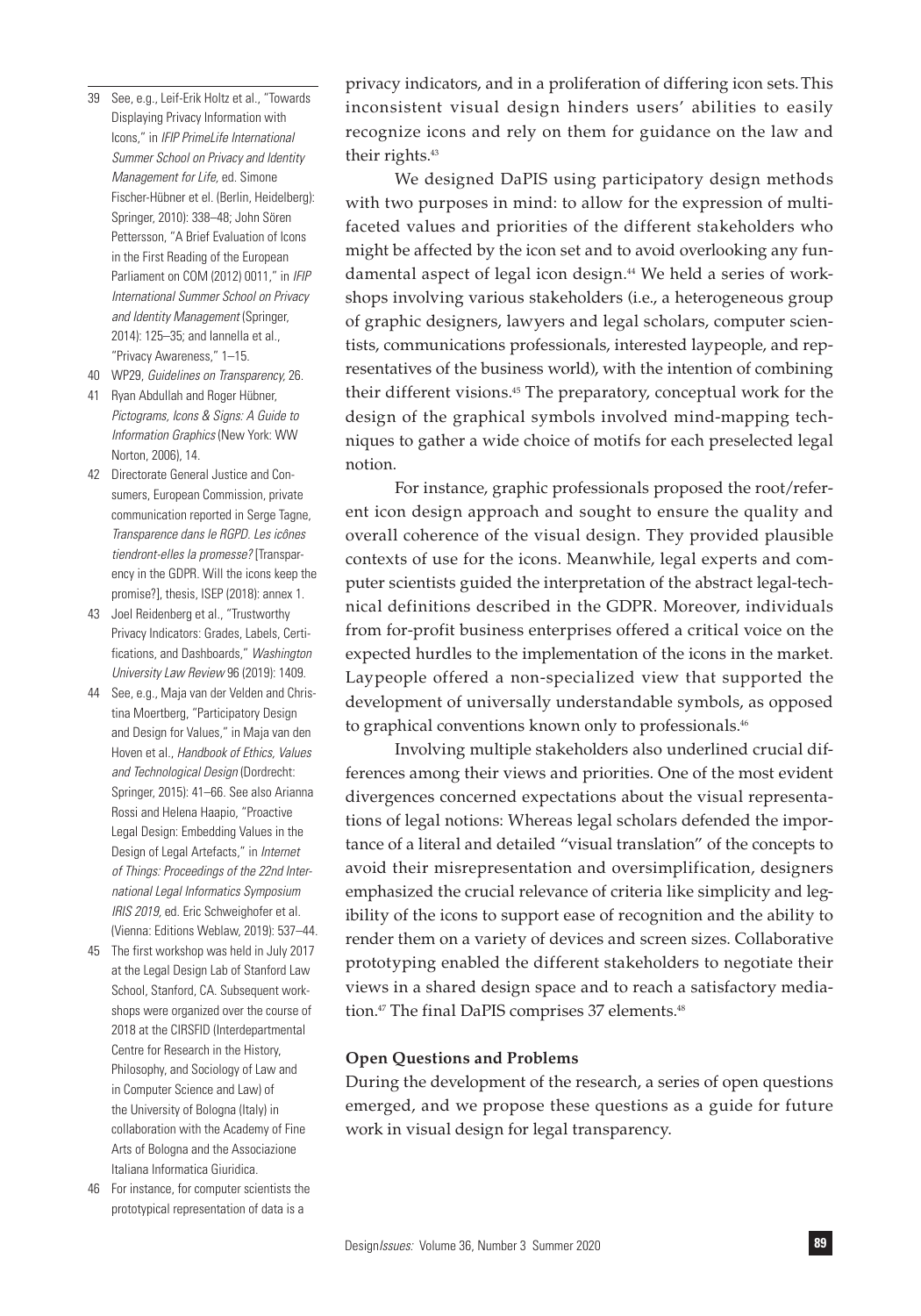*The Challenge of the Object of Representation*

One fundamental question concerns the objects that the visual language should represent. Previous design efforts fall into three approaches to object representation. The first focuses on single objects and concepts that are proper to the privacy and data protection domain (e.g., the concept of "pseudonymization" or that of "encryption").49 The second tries to visually represent statements about such concepts, referring to the presence of a certain data practice (e.g., "Site contains third-party ads"<sup>50</sup>). The third approach includes attempts to give an indication of the lawfulness of specific data practices (e.g., "No personal data are collected beyond the minimum necessary for each specific purpose of the processing"51). The aim here is to rate such practices to provide meaningful advice and to inform users' decisions on whether to use a certain service—or to head elsewhere. Similarly, other approaches put an emphasis on risky data processing aspects.<sup>52</sup>

This problem and question introduces an additional critique about the icons' fit to represent knowledge in law.<sup>53</sup> Icons are generally best fit to depict concrete concepts, such as objects and people. Abstract data protection notions (e.g., "processing purposes") are inherently difficult to visualize and to decode. Individuals must resort to contextual elements, previous experience, and learned knowledge to correctly interpret them. For this reason, supplementing icons with textual labels or other interface design elements can explain their meaning and therefore facilitate their interpretation.54 Such elements are necessary at first exposures in cases where the relationship between the graphical symbol and its meaning is arbitrary and cannot be inferred. Therefore, expectations of what icons can do, when based on the ways icons have been used to symbolize concrete concepts, are inappropriate in this case, and the expectations are what must be reviewed. It is only by providing enough interpretative context, preferring concrete concepts over abstract ones and actively supporting the learning of the association between pictogram and meaning that icons can aspire to communicate universally and univocally. However, icons represent only one of the possible solutions to the endemic lack of transparency in privacy notices.<sup>55</sup>

Another critique of the use of icons to clarify legal concepts moves from the fact that these graphical symbols are not suitable to communicate the nuanced notions expressed in legal terms. The legal experts that took part in DaPIS's participatory workshops expected to accurately translate the legal definitions into their visual equivalents by preserving the sheer amount of details and the complexity that characterize legal provisions. The

cylinder, while for laypeople, the file folder is a more recognizable symbol. See Arianna Rossi and Monica Palmirani, "From Words to Images Through Legal Visualizations," in *AI Approaches to the Complexity of Legal Systems,* ed. Ugo Pagallo et al. (Cham: Springer): 80.

- 47 Van der Velden and Moertberg, *Participatory Design,* 59.
- 48 DaPIS is available for download at http://gdprbydesign.cirsfid.unibo.it/ dapis-2/ (accessed November 11, 2019) and is licensed under a Creative Commons Attributions-ShareAlike 4.0 International License.
- 49 As in the cases of Mehldau, Iconset; Iannella et al., *Privacy Awareness;* Holtz et al., *Towards Displaying;* PrivacyTech, *Privacy Icons;* Specht-Riemenschneider and Bienemann, *Bildsymbole* [Pictograms].
- 50 As in the case of Moskowitz and Raskin, *Privacy Icons.*
- 51 As in the cases of Rundle, "International Personal Data Protection"; European Parliament, "Compromise Amendments (LIBE) Committee, Draft Report.
- 52 Zohar Efroni et al., "Privacy Icons: A Risk-Based Approach to Visualisation of Data Processing," *European Data Protection Law Review* 5, no. 3 (2019): 352–66; and Max von Grafenstein et al., "Designing Privacy Icons & Testing for its Effectiveness by an Interdisciplinary Research Methodology" (2019), https:// privacyiconsforum.eu/projects/designingprivacy-icons-and-testing-for-its-effectiveness/ (accessed January 22, 2020).
- 53 The issue of the icons' object of representation has been more extensively explored in Rossi and Palmirani, "What's in an Icon?": 69–70.
- 54 See, e.g., Susan Wiedenbeck, "The Use of Icons and Labels in an End User Application Program: An Empirical Study of Learning and Retention," *Behaviour & Information Technology* 18, no. 2 (1999): 68–82.
- 55 For a collection of transparency-enhancing design patterns (including but not limited to icons) for privacy notices, see Rossi et al., "When Design Met Law," 99–120.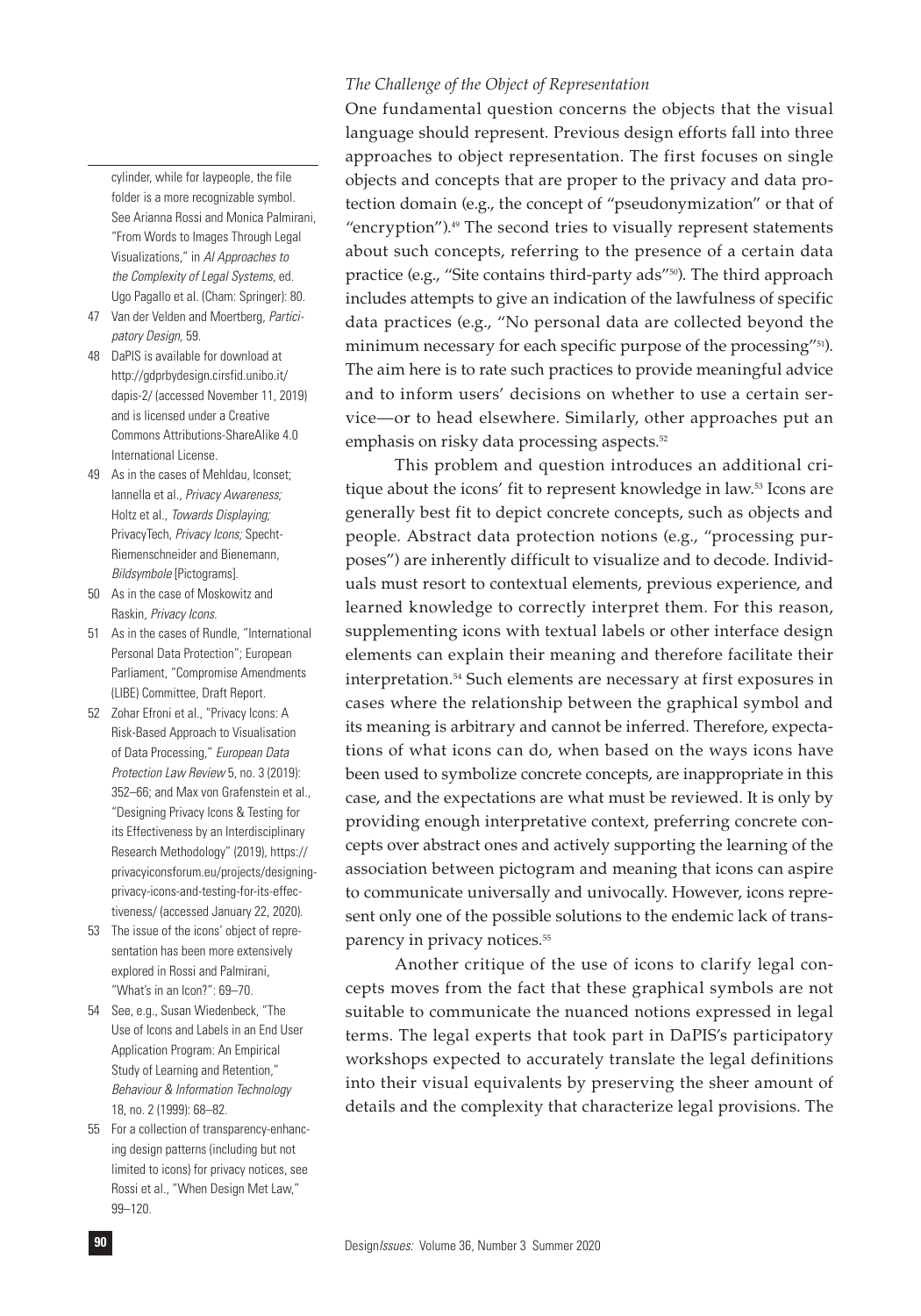- 56 Jaspreet Bhatia et al., "A Theory of Vagueness and Privacy Risk Perception" (24th International Requirements Engineering Conference (RE), Beijing, 2016), *IEEE Xplore,* 26, DOI: 10.1109/ RE.2016.20.
- 57 "'Third party' refers to a natural or legal person, public authority, agency or body other than the data subject, controller, processor and persons who, under the direct authority of the controller or processor, are authorized to process personal data," GDPR Article 4.10.
- 58 The topic of the icons' function has been more thoroughly discussed in Rossi and Palmirani, "What's in an Icon?": 72–75 and in Arianna Rossi and Gabriele Lenzini, "Which Properties has an Icon? A Critical Discussion on Evaluation Methods for Standardised Data Protection Iconography," in *Proceedings of STAST* (Berlin, Heidelberg: Springer, forthcoming), Section 5.
- 59 See Abdullah and Hübner, *Pictograms,* 17, 30.
- 60 See the companion icon pattern in Haapio and Passera, "Contracts as Interfaces," 26; see also related examples in Rossi et al., "When Design Met Law," 105, 108–109.
- 61 Behavioural Insights Team, *Best Practice Guide: Improving Consumer Understanding of Contractual Terms and Privacy Policies: Evidence-based Actions for Businesses* (London: Behavioural Insights, 2019), 11–12, https://assets. publishing.service.gov.uk/government/ uploads/system/uploads/attachment\_ data/file/831400/improving-consumerunderstanding-contractual-termsprivacy-policies.pdf. The work was commissioned by the Department of Business, Energy and Industrial Strategy of the United Kingdom.

underlying hypothesis predicted that the addition of more traits and symbols to a pictogram would improve icon comprehension. In addition, the jurists firmly supported a literal translation of the concepts into the pictograms to decrease the set of plausible interpretations to one univocal meaning. Informed by this position, the initial prototypes of DaPIS resulted in complex and detailed pictograms. However, our user studies revealed that literal, precise representations appeared confusing and overwhelming to the users, instead of representing meaningful guidance.

Remarkably, even the opposite problem was encountered: Some concepts lack a precise definition, not only because natural language is ambiguous in itself, but also because legal and, in particular, privacy terms are deliberately left vague to be open to interpretation.56 For instance, data processing can be necessary to provide a certain service (e.g., a maps app needs the user's geolocation data to guide her to the desired destination). Thus, legal expressions, such as "we use the data we collect to provide you with the information and services that you requested from us," constantly figure among the processing purposes of a service provider but is not further specified. Visualizing such a vague "purpose of provision of the service" has thus represented a challenge. An emblematic and extreme case also is represented by the concept of "third party," which is a fundamental concept in data protection regulation and is legally defined by what it is not, instead of by what it is.<sup>57</sup> For these reasons, similar abstract and loose legal notions were difficult to translate into easily interpretable visuals.

## *The Challenge of Defining Icon Functions*<sup>58</sup>

The diversity concerning the icons' object of representation, as described, also is reflected in the different functions that an icon set can assume related to transparency in privacy disclosures.<sup>59</sup> Graphical symbols depicting individual notions can accompany headings or key points of the notice to saliently indicate where specific information can be found. These "companion icons" are meant to break the wall of text and thereby to attract readers' attention and help them to skim through the document to efficiently identify specific information.<sup>60</sup> Evidence shows that they can increase readers' comprehension of privacy policies.<sup>61</sup> This design pattern can be particularly advantageous in lengthy documents that are devoid of an information hierarchy.

Symbols that try to unequivocally communicate to users what privacy practices are stated or are absent from a privacy policy add a layer of meaning to companion icons. For instance, visual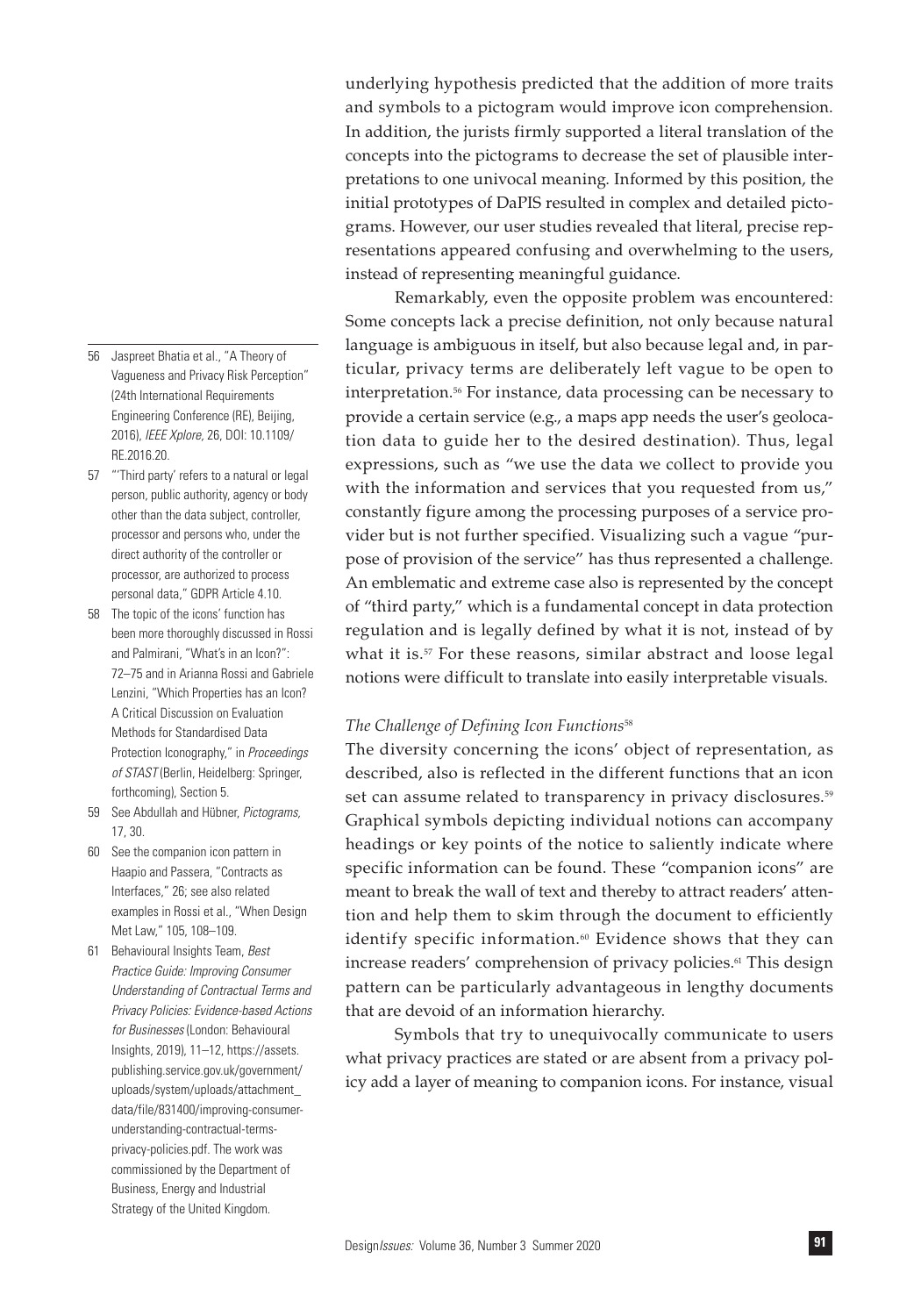symbols can signal that profiling of the data subject occurs or that personal data are anonymized. Whether this practice respects the user's privacy preferences or not is left to the user to discern.

A system of icons also can attract users' attention to specific data practices that can be considered risky (e.g., automated decision-making that has significant legal implications for the data subject<sup> $\infty$ </sup>) or unlawful (e.g., processing a larger amount of data than necessary, thus contradicting the principle of data minimization<sup>63</sup>). In this view, icons assume the role of warning signs, like those indicating explosive or poisonous materials, those signaling the security or insecurity of an internet connection, or those communicating a potential risk to the driver. Conversely, visual elements that act as "quality seals" and highlight good practices (e.g., "Processing of data within Europe or a third country with a sufficient level of data protection"64) also can be very informative for users' decisions about their privacy.

Given the ontology of concepts used as a methodological framework to create the icons, DaPIS depicts individual concepts that cover the different ontological classes. This choice allows practitioners and researchers to devise and explore automated or semi-automated concept-mining techniques that recognize where a certain subject is described in a text and that display the corresponding icons, serving the function of information-markers. However, this approach is feasible only in standardized, wellstructured privacy policies, where each thematic section covers one topic. Moreover, the adoption of companion elements reflects a deliberate, cautious position about the interpretability of icons. Instead of trying to completely replace the legal text, the aim is to attract the data subject's attention and to aid in the navigation of long legal documents, thus supporting the reader's interpretation through a combination of textual and pictorial cues.

Another fundamental reason to adopt icons representing individual concepts is that providing any kind of decontextualized judgment about the lawfulness or riskiness of a legal practice might be problematic.<sup>65</sup> Sentence-level icons arguably could be more informative and thus more helpful for data subjects' privacyrelated decisions, but they also would entail an interpretation about the goodness of such practices and thus would interfere with the autonomy and self-determination of individuals. Moreover, indicating the riskiness of a certain practice *per se* and *a priori* can be a questionable choice, given that context is key to determine the level of risk. For example, profiling might be problematic if used for price discrimination, but it might be considered useful and even desirable if aimed at providing targeted special offers. Moreover, research has demonstrated that privacy preferences vary greatly<sup>66</sup>; what is considered invasive by one person might be considered acceptable by another.

- 62 "The data subject shall have the right not to be subject to a decision based solely on automated processing, including profiling, which produces legal effects concerning him or her or similarly significantly affects him or her," GDPR Article 22.
- 63 "Personal data shall be: ...adequate, relevant and limited to what is necessary in relation to the purposes for which they are processed (data minimisation)," GDPR Article 5(1)(c).
- 64 See Privacy Icons, "Disconnect." See Specht-Riemenschneider and Bienemann, "Informationsvermittlung."
- 65 See Rossi and Palmirani, "What's in an Icon?": 72–73.
- 66 Pedro Giovanni Leon et al., "Privacy and Behavioural Advertising: Towards Meeting Users' Preferences," (Symposium on Usable Privacy and Security (SOUPS), Carleton University, Ottawa, Canada, July 22–24, 2015).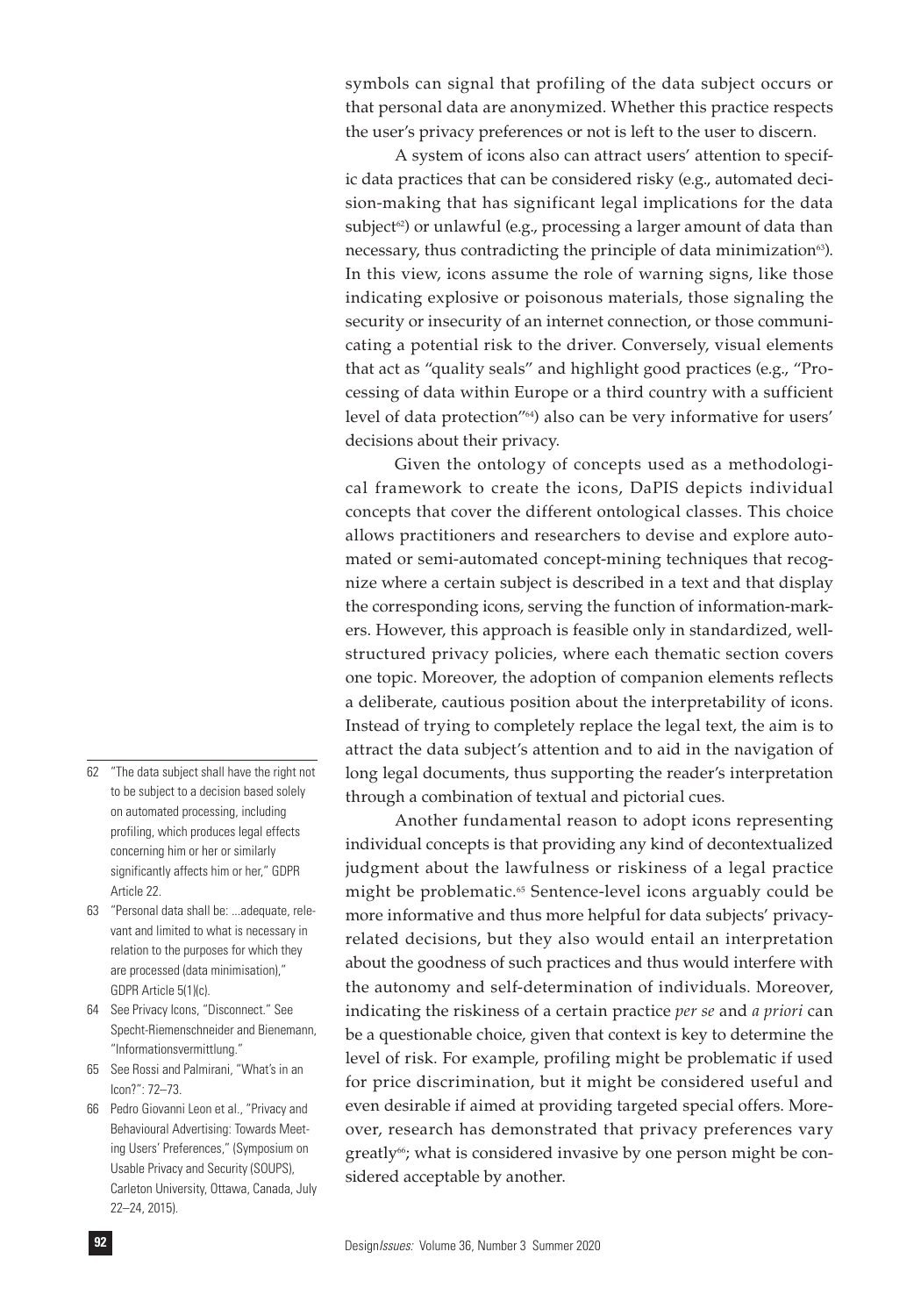- 67 Reidenberg et al., "Trustworthy Privacy Indicators," 16.
- 68 See TOS;DR, Classification, https://tosdr. org/classification.html (accessed January 24, 2019).
- 69 Hamza Harkous et al., "Polisis: Automated Analysis and Presentation of Privacy Policies Using Deep Learning," *arXiv:1802.02561v2* (2018).
- 70 See, e.g., Efroni et al., "Privacy Icons: A Risk-Based Approach"; and von Grafenstein et al., "Designing Privacy Icons."
- 71 For a discussion on icon evaluation methods and measures, see Rossi and Lenzini, "Which Properties has an Icon?" See also Siné J.P. McDougall et al., "Measuring Symbol and Icon Characteristics: Norms for Concreteness, Complexity, Meaningfulness, Familiarity, and Semantic Distance for 239 Symbols," *Behavior Research Methods, Instruments, & Computers* 31, no. 3 (1999): 487–519.
- 72 See Malamed, *Visual Language for Designers,* 118; and Jon Hicks, *The Icon Handbook* (Cardiff: Five Simple Steps, 2011), 22.
- 73 Isherwood, *Icon Identification in Context,*  467.
- 74 See, e.g., European Telecommunications Standards Institute, *Human Factors (HF); Framework for the Development, Evaluation and Selection of Graphical Symbols. EG 201 379 V1.1.1 (1998-12);*  and ISO, *ISO 9186-1:2014.* Graphical symbols–Test methods–Part 1: Method for testing comprehensibility, https:// www.iso.org/standard/59226.html (accessed February 12, 2020).

In addition, even the adoption of such icons by data controllers might be troublesome. The GDPR states that the data controller decides whether to use icons in combination with written information to comply with the transparency obligation. Expecting that a service provider would deliberately warn its users about practices that they would find unfavorable is unreasonable.<sup>67</sup> However, third-party services that provide visual indicators for the data protection practices of data controllers offer an alternative solution. For instance, Terms of Service; Didn't Read (ToS;DR) uses crowdsourcing to analyze privacy policies and so to provide the visual ratings<sup>68</sup>; meanwhile, Polisis uses deep learning.<sup>69</sup> Both third-party solutions can be contested because they reflect mediated interpretations (by non-expert humans and by artificial intelligence that was trained on manually annotated data, respectively) and might therefore be subject to error. However, some scholars maintain that this approach represents a viable manner to implement an actual "informed consent" and are starting to investigate this research direction.<sup>70</sup>

For all these reasons, a multi-stakeholder discussion with policy-makers, the public, and regulated organizations is advisable. The European Commission, service providers, citizens, consumer associations, practitioners, and researchers and scholars from disciplines including design, philosophy of law, psychology, behavioral economics, and neuroscience should be involved in determining the function that GDPR icons should have, according to the function they intend to serve and goal they intend to achieve.

## *The Challenge of Icon Evaluation*<sup>71</sup>

Icons do not necessarily foster comprehension of the concepts they represent, although many assume they do. Ease of an icon's interpretation depends on well-defined characteristics, such as semantic distance (also defined as level of arbitrariness). Concrete icons are easily recognizable even at users' first exposures; meanwhile, the meaning of arbitrary icons has to be learned rather than inferred.72 In the latter case, immediate comprehension is impossible to reach: Rather, as familiarity increases with repeated exposures, recognition rates do as well. In addition, familiarity has a dual nature<sup>73</sup>: It involves both previous knowledge of the concept (e.g., the concept of "geolocalization") and previous experience with its visual representation (e.g., the omnipresent pin icon). Furthermore, because individual characteristics, such as cultural background, age, and domain expertise, affect how knowledgeable users are in the legal and technical area, they also can influence ease of icon interpretation.

Such factors challenge standard international methods of icon evaluation, which are appropriate only if the concept represented in the icon is known to the interpreters.<sup>74</sup> The ISO standard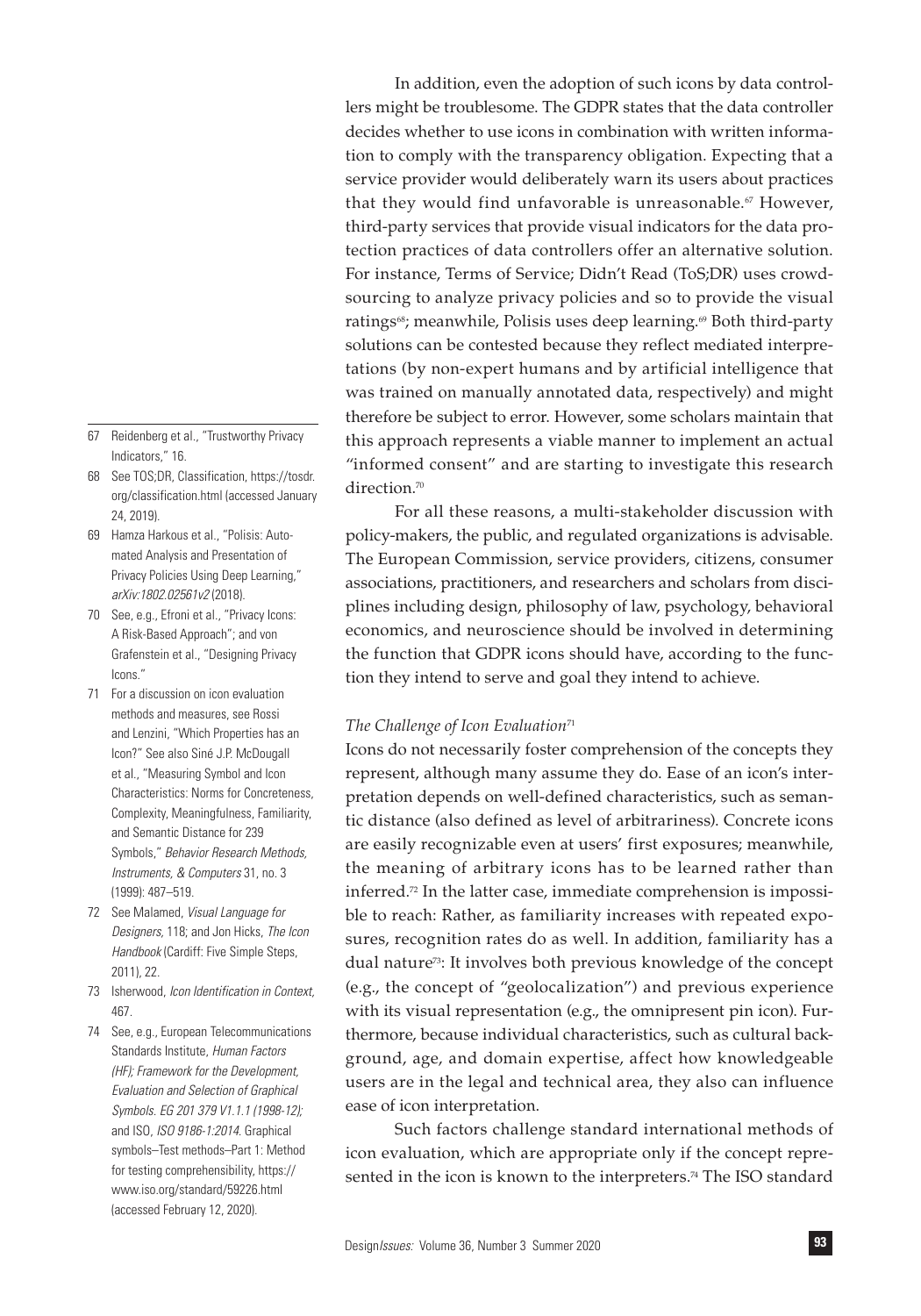for testing symbols whose referents are unknown also presents some limitations, as we have maintained elsewhere.<sup>75</sup> Such evaluation does not measure the learnability of an icon system in context and is exclusively based on quantitative methodologies. Longitudinal studies using a mixed methods approach would probably be more informative about the effectiveness of icons and more methodologically sound.76

Providing contextual cues that mirror the actual use situation of the icons is crucial to ease the interpretation process during icon assessment by users. Without taking into consideration familiarity and without providing the intended context of use, low recognition scores would mistakenly indicate that re-design and further testing are necessary. $77$  Indeed, the few existing studies on the efficacy of data protection icons have overlooked such dimensions; as a result, most of the visual elements have been discarded, based on the low recognition rates of icons that represent unfamiliar concepts or that are displayed without sufficient context.<sup>78</sup>

Appropriate evaluation techniques should be used to determine whether icons are effective in other roles in legal contexts. If icons are to be used as navigation cues in privacy policies, then the need is to evaluate whether users can find specific pieces of information in these documents (i.e., effectiveness); whether they can do so more easily, or more quickly (i.e., efficiency); and whether they give a better user experience (i.e., more satisfaction and less frustration) than in text-only documents. If icons should unambiguously indicate the presence or absence of a certain data practice, then there should be evaluation as to whether users comprehend these dualities. If icons should warn users against risky or unfair data processing, the evaluation focuses on their noticeability and their influence on users' decision-making process (e.g., the choice of a certain service over another).

Our team has evaluated the DaPIS icons' legibility and comprehensibility. Legibility assessment concerns the ease of recognition of the single elements that compose the icons and influences the ease of recognition of the icon as a whole. We established two evaluation criteria for this comprehensibility assessment: first, a subjective estimation of the fit for correspondence between visual representation and underlying concept; and second, whether the interpreter was able to speculate about the underlying motivations for a certain icon choice, even if its meaning was not immediately comprehensible at the first exposure.

The overall results indicate that the icons with higher levels of concreteness and familiarity are more easily recognizable, while those that try to represent abstract or unfamiliar notions were difficult to understand. The results provide a first, elementary indication of which visual elements are more recognizable and which

- 75 See Rossi, *Legal Design for the General Data Protection Regulation,* 271–73; and Rossi and Lenzini, "Which Properties Has an Icon," 15. See also ISO, *ISO 9186-3:2014. Graphical symbols - Test methods Part 3: Method for testing symbol referent association,* https:// www.iso.org/standard/59882.html (accessed February 12, 2020).
- 76 On the issue of usability evaluation methods, see, e.g., Saul Greenberg and Bill Buxton, "Usability Evaluation Considered Harmful (Some of the Time)," CHI '08: Proceedings of the SIGCHI Conference on Human Factors in Computing Systems (New York: ACM, 2008), 111–120, https://doi. org/10.1145/1357054.1357074.
- 77 See Jennifer Snow Wolff and Michael S. Wogalter, "Comprehension of Pictorial Symbols: Effects of Context and Test Method," *Human Factors* 40, no. 2 (1998): 173–86.
- 78 For a critical examination of user studies about the comprehensibility of privacy icons, see, e.g., Rossi and Lenzini, "Which Properties Has an Icon," 4.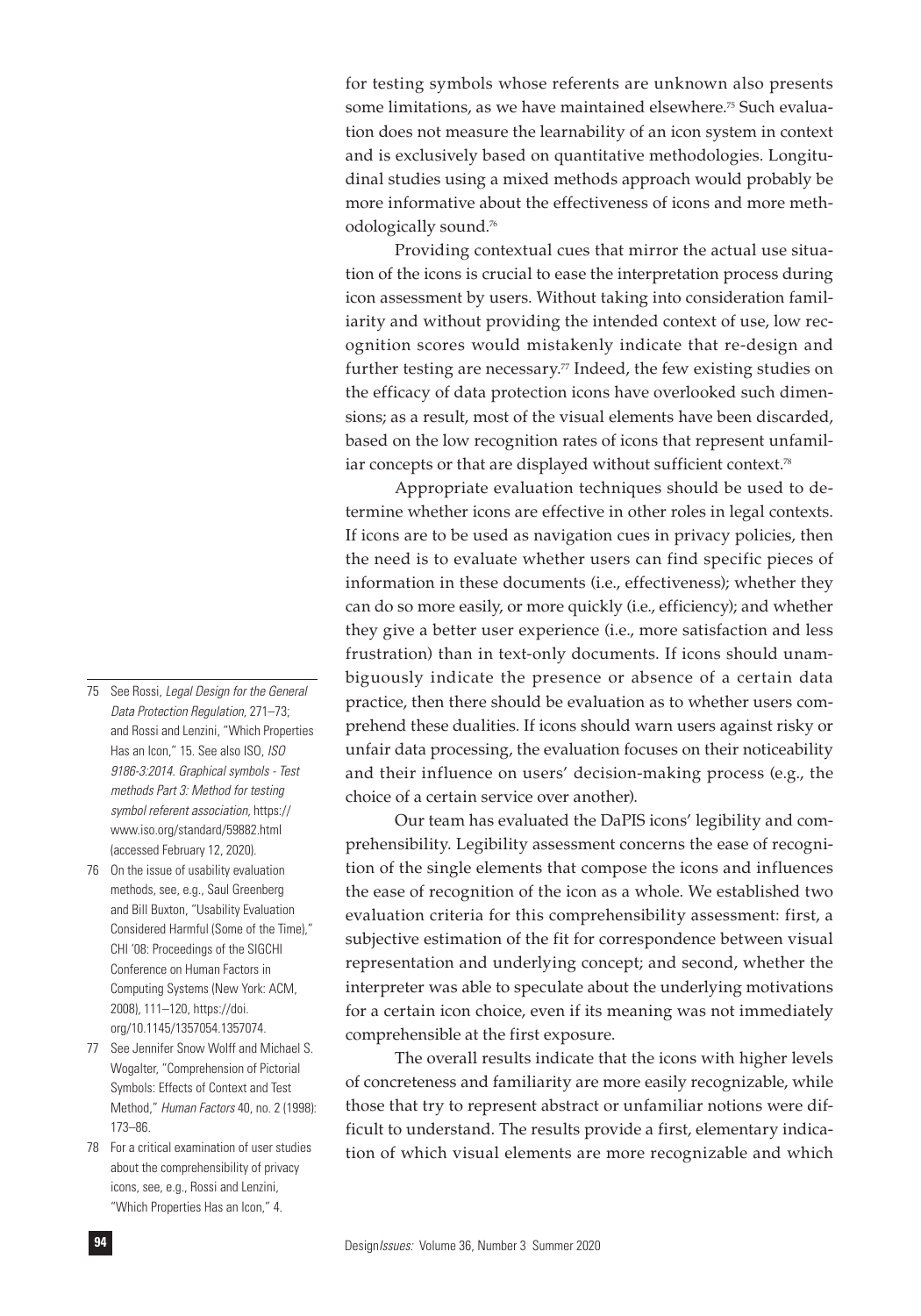concepts are more widely known.79 In addition, more rigorous assessments of DaPIS must be carried out, including on dimensions such as visibility, ease of learning, culture-independence, and discriminability.80 In particular, DaPIS needs to be evaluated according to its function as information markers in a privacy policy. Investigating whether icons can compose the first layer of a layered approach, providing in an "easily visible, intelligible, and clearly legible manner a meaningful overview of the intended processing" and of consent requests, also is necessary.<sup>81</sup>

Further research also should be devoted to the design of information and privacy indicators on small screens, such as tablets and smartphones, but also internet of things (IoT) devices without screens and in surveillance environments.

# *The Challenge of Universal Interpretation*

For the reasons already explained, expectations that icons can be uniformly and immediately understood by any user must be approached with due precautions.<sup>82</sup> Nevertheless, widespread recognition can be facilitated by supporting initiatives toward international visual standardization and toward the education of data subjects.

Educational measures could be included in the development of the fundamental digital skills envisioned by the European Digital Framework for Citizens (DigComp).83 Already included are skills related to privacy, security, and data protection. The long-term goal is to raise awareness and develop a shared culture on such topics. In the specific context of icon research, such a step arguably would be beneficial to augment familiarity and recognition rates. However, expecting icons to increase people's understanding of data protection issues and to solve the critical transparency problems that privacy-related communication classically poses is simply wrong. In this respect, many other design-based interventions can be developed and experimented with.<sup>84</sup>

International standardization is also a necessary step and has a twofold objective. First, it seeks to limit the proliferation of concurrent icon sets that, after a constructive initial phase of divergent creation, becomes an obstacle to widespread recognition and implementation.<sup>85</sup> Second, it seeks to increase familiarity with the visual language and the underlying concepts and hence to increase the ease of recognition. Research efforts to create and evaluate a reliable icon system are increasing internationally<sup>86</sup>; but deciding on one icon set should eventually be the goal, leading to widespread and uniform use, supported by influential actors, such as major companies of the digital economies. Moreover, only the European Commission's adoption of delegated acts can establish the object of representation, the function of icons, and the elements

- 79 Three research studies were carried out on subsequent, revised versions of DaPIS, but with a small pool of mostly young and well-educated users. For a detailed illustration, see Rossi and Palmirani, "What's in an Icon?": 77–80; and Rossi, *Legal Design for the General Data* Protection Regulation, Chapter 6.
- 80 Rossi and Lenzini, "Which Properties Has an Icon," 11–3.
- 81 GDPR Article 12.7.
- 82 In the WP29 guidelines, for example, they should be "universally used and recognized across the EU as shorthand for information." WP29, *Guidelines on Transparency,* 26.
- 83 Yves Punie et al., *DigComp into Action: Get Inspired, Make It Happen. A User Guide to the European Digital Competence Framework* (Brussels: Publications Office of the European Union, 2018): 7. 10.2760/112945.
- 84 See Rossi et al., "When Design Met Law."
- 85 Reidenberg et al., "Trustworthy Privacy Indicators," 15–6.
- 86 See the initiatives listed at https:// www.privacyiconsforum.eu/ (accessed November 12, 2019).